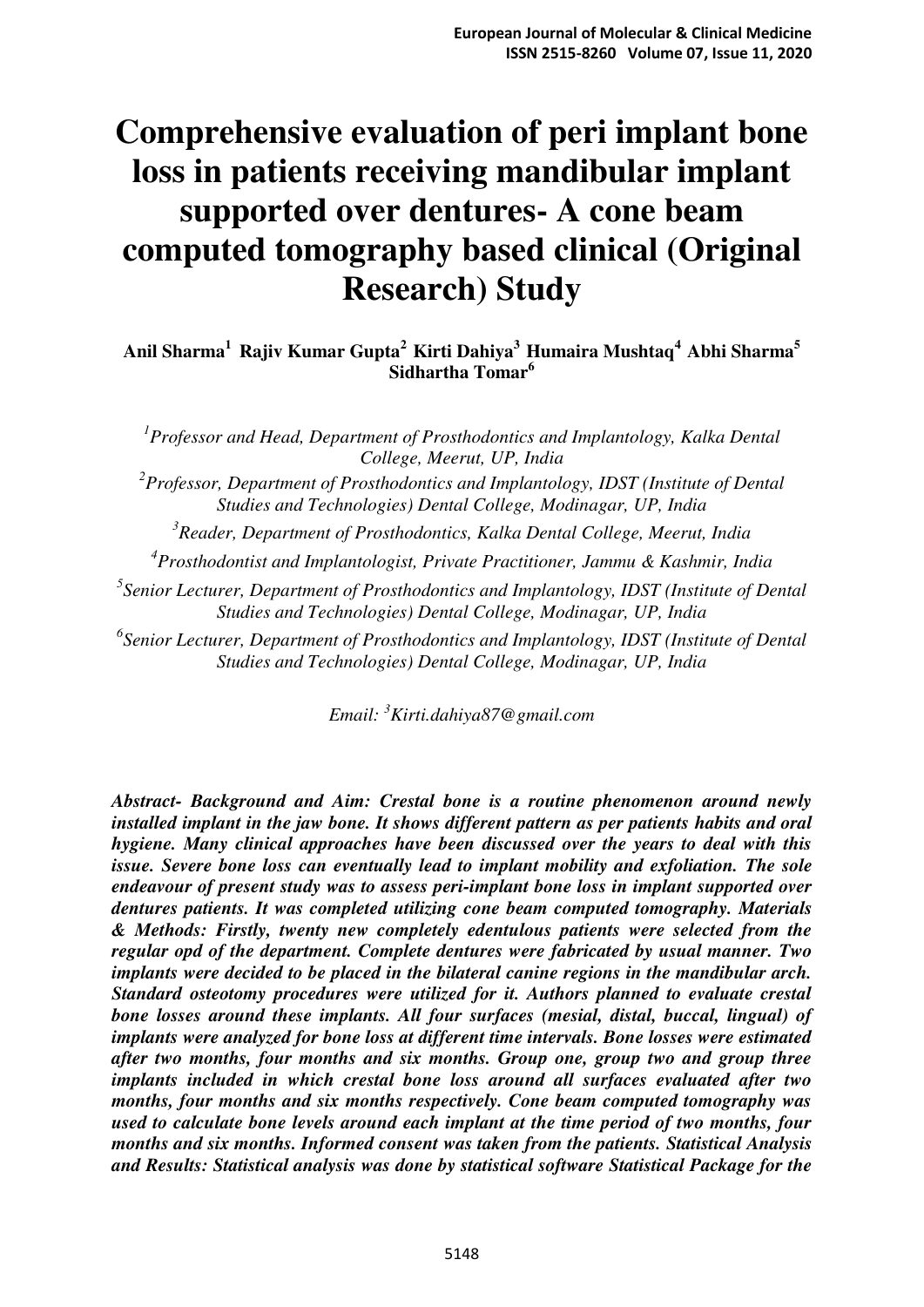*Social Sciences (SPSS). The resultant data was sent to suitable statistical tests to achieve p values, mean, standard deviation, standard error an 95% CI. P*  $\leq 0.05$  *was considered as statistically significant. All patients were further separated into five age groups. 2 patients were selected in the age range of 45-52 years. P value was not significant here. 4 patients were noticed in the age range of 52-58 years. P value was not significant for this age group. Total nine patients were identified in the age range of 59-65 years. Level of significance evaluation by pearson chi-square test [for group I and group III] shown significant values of p for all four studied surfaces [mesial, distal, buccal, lingual]. Conclusion: Within the limitations of the study, authors concluded that there was obvious crestal bone loss around the implant surfaces. These losses were identified in all three time intervals of study. Relative crestal bone loss was minimum in the first two months on implant placement and maximum in the first six months on the implant placement. Authors also noticed significant differences in bone losses in first two and first six month of implant placement. However, CBCT assessment also verified that this relative increase of bone loss in six months was very minute.* 

*Key words: Cone Beam Computed Tomography, Complete Denture, Crestal Bone Loss, Dental Implants* 

#### **1. INTRODUCTION**

In the completely edentulous patients, retention is a very common problem since decades. Several techniques and methods have been employed by various researchers for successful management of these issues. With the introduction of dental implant, these dilemmas have been resolved to a certain extent.<sup>1,2</sup> Such types of implant retained complete dentures are called implant supported dentures or implant over-denture. These overdenture therapies have led to increased treatment options for patients who are either partially or completely edentulous.<sup>3,4</sup> Nonetheless, it has become obvious that while this therapy is successful in several patients, implant supported complete dentures are not devoid of post treatment complications. Peri implant bone loss is one of the major post operative complications which ultimately lead to implant failure. Accordingly, complete dentures are also a failure.<sup>5,6</sup> Therefore peri implant bone losses are needed to be managed genuinely. The most common aetiology of this crestal bone losses are Peri-implantitis. Peri-implantitis is defined as an inflammatory process distressing the supporting hard and soft tissue around an implant in function, resulting in to loss of surrounding alveolar bone.<sup>7,8</sup> The marginal bone loss surrounding dental implants is a vital indicator that helps to estimate the course and the final outcome of implant-prosthetic treatment. Hence, it is very crucial to recognize the factors that may affect this. Biologic complications related with dental implants are mainly correlated to infection in the soft and hard tissue around implants. These processes are commonly known as peri implantitis.<sup>9,10</sup> Most of the pioneer workers in the literature highlighted poor oral hygiene, history of periodontitis, and smoking as being the strongest risk indicators for peri implantitis. The durability of dental implants is extremely dependent on incorporation between implant and oral tissues, including hard and soft tissues.<sup>11,12</sup> Literature have well evidenced that osseointegrated titanium implants had 0.5 to 1.4 mm marginal bone loss from the first thread by the end of the first year in function, whereas only 0.05 to 0.13 mm bone loss happened after the first year.<sup>13,14</sup> This study was attempted to assess peri-implant bone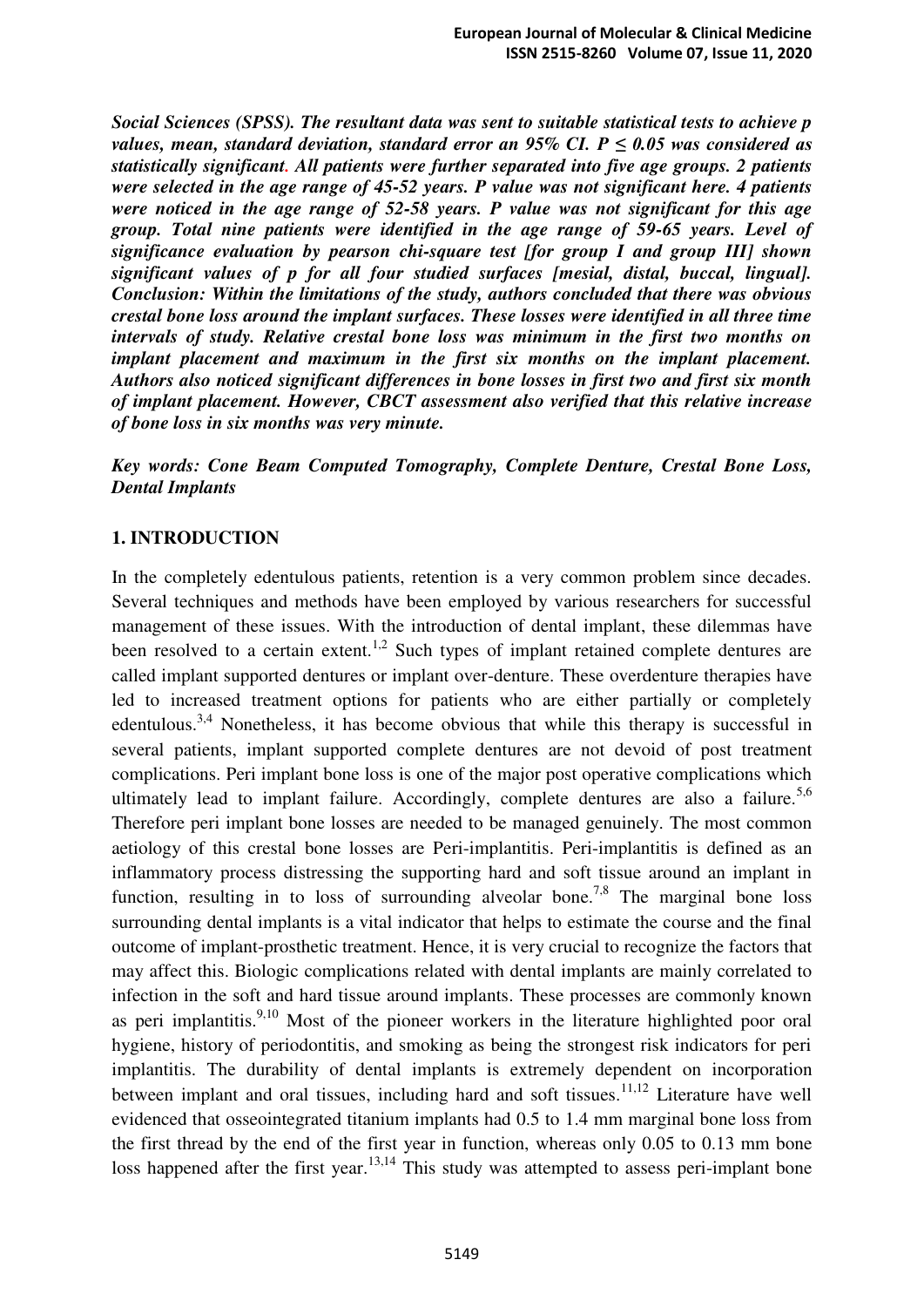loss in implant supported over dentures patients. It was completed utilizing cone beam computed tomography.

## **2. MATERIALS & METHODS**

This study was planned, outlined and executed in the department of Prosthodontics of the institute. Initially, twenty new completely edentulous patients were selected from the regular opd of the department. Pure randomized sampling procedure was employed in the selection procedure. Inclusion criterion included moderately available ridges, absence of any soft tissue deformity, absence of any deviation in the mandibular opening and closing, no gross pathology associated with temporo-mandibular joint, accepted salivary flow. Exclusion criterion included any gross anomaly associate with maxillofacial structures, severely resorbed alveolar ridges, xerostomia, mentally retarded patients and smokers. After recording comprehensive case history, primary impressions were made and followed by border moulding with final impressions. Jaw relations were recorded by usual manner followed by try in of waxed denture. Dentures were processed by compression moulding technique using heat cure acrylic resin. Finished and polished complete dentures were inserted in the patients mouth. Soon after delivery of the dentures, mandibular dentures were planned to make more retentive by osseointegrated dental implants. So, all fabricated conventional complete dentures were planned to be converted into implant supported over-dentures. Two implants were decided to be placed in the bilateral canine regions in the mandibular arch. Standard osteotomy procedures were utilized for it. Authors planned to evaluate crestal bone losses around these implants. All four surfaces (mesial, distal, buccal, lingual) of implants were analyzed for bone loss at different time intervals. Bone losses were estimated after two months, four months and six months. Hence, efficiently authors proposed to study bone losses around forty implants at all four surfaces. For the ease of study and statistical analysis, implants were studied and divided into three groups as per their timing of evaluations. Group one implants included wherein crestal bone loss around all surfaces evaluated after two months. Group two implants included wherein crestal bone loss around all surfaces evaluated after four months. Group three implants included wherein crestal bone loss around all surfaces evaluated after six months. Cone beam computed tomography was used to calculate bone levels around each implant at the time period of two months, four months and six months. Implant placement pre-planning was also taken into considerations (virtual placement of suitable sized implants and with correct angulations as suggested by cbct, figure 1). All four surfaces i.e; mesial, distal, buccal and lingual were analyzed by three dimensional radiography cone beam computed tomography. Actual bone losses were estimated by the radiographic images made immediately after implant placements. Therefore these initial radiographs were acting as control group. By comparing the data with control group, real time bone losses were assessed and recorded. Informed consent was taken from the patients those were voluntarily ready for involvement. Immediately before the implementation of the study, authors had explained the literal importance of this study to all selected patients. The privacy and other incorporated rights of the patients along with their freedom of expression were not disclosed. Results thus received was compiled in table and subjected to basic statistical analysis. P value less than  $0.05$  was considered significant ( $p < 0.05$ ).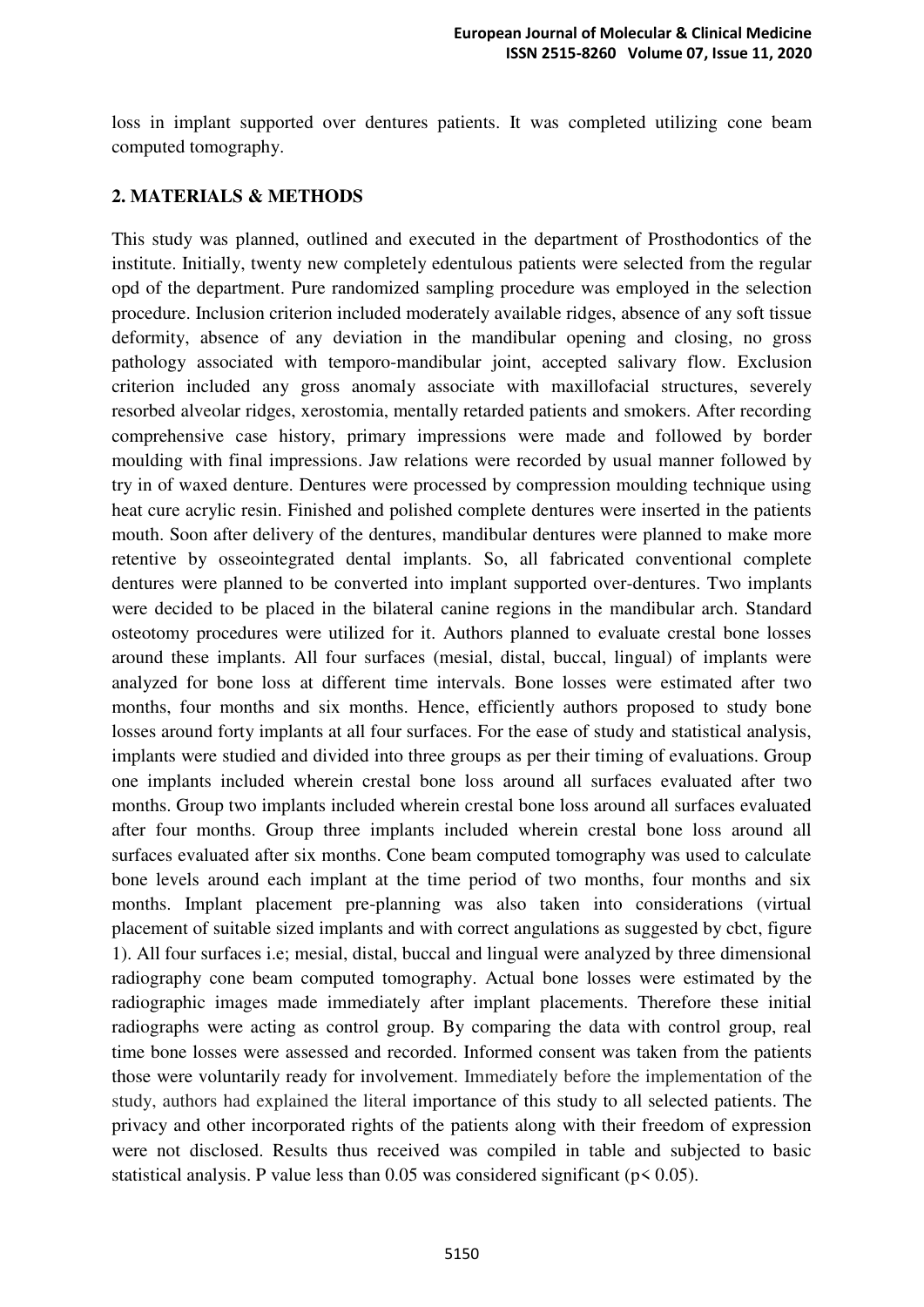## **3. STATISTICAL ANALYSIS AND RESULTS**

In the current study, all obvious findings and data were gathered in logical manner. Compiled data was sent for statistical analysis using statistical software Statistical Package for the Social Sciences version 21 (IBM Inc., Armonk, New York, USA). The processed data was subjected to suitable statistical tests to obtain p values, mean, standard deviation, chi- square test, standard error and 95% CI. Table 1 and Graph 1 showed that out of 20 patients, males were 13 and females were 7. All patients were further separated into five age groups. 2 patients were selected in the age range of 45-52 years. P value was not significant here. 4 patients were noticed in the age range of 52-58 years. P value was not significant for this age group. Total nine patients were identified in the age range of 59-65 years. P value was significant for this age group (0.02). Consequently, it can be presumed that approximately half of the studied patients were in third age groups. Table 2-7 illustrated fundamental statistical description with level of significance evaluation using Pearson chi-square test [for Group I, II and III]. Authors noticed that relative crestal bone loss was minimum in the first two months (group I) on implant placement and maximum in the first six months on the implant placement (group III). Level of significance evaluation by pearson chi-square test [for group I and group III] shown significant values of p for all four studied surfaces [mesial, distal, buccal, lingual]. Table 8 showed comparison of mean bone losses among the 3 study groups using one-way ANOVA [for group I, II, III]. The measured p value was very significant (0.001). Table 9 showed Two sample T- Test for comparison of variables between Group I, Group II and Group III. P value was highly significant (.001) for only mesial surface.

| Age Group (Yrs) | <b>Male</b> | Female | <b>Total</b> | P value          |
|-----------------|-------------|--------|--------------|------------------|
| $45 - 51$       |             |        |              | 0.80             |
| 52-58           |             |        |              | 0.50             |
| 59-65           |             |        |              | $0.02^{\degree}$ |
| 66-72           |             |        |              | 0.06             |
| >72             |             |        |              | 0.10             |
| Total           |             |        | 20           | *Significant     |

**Table 1:** Age & gender wise allocation of patients

**Table 2:** Fundamental statistical depiction [for group I: evaluated after two months by cbct]

| <b>Surfaces</b><br>[for all 40]<br><i>implants]</i> | <b>Mean Bone</b><br>Loss | <b>Std. Deviation</b> | <b>Std. Error</b> | 95% CI |
|-----------------------------------------------------|--------------------------|-----------------------|-------------------|--------|
| Mesial                                              | 0.41                     | 0.834                 | 0.726             | 1.19   |
| Distal                                              | 0.47                     | 0.342                 | 0.384             | 1.96   |
| <b>Buccal</b>                                       | 0.52                     | 0.849                 | 0.928             | 1.72   |
| Lingual                                             | 0.59                     | 0.938                 | 0.283             | 1.92   |

**Table 3:** Level of significance evaluation by pearson chi-square test [for group I: evaluated after two months]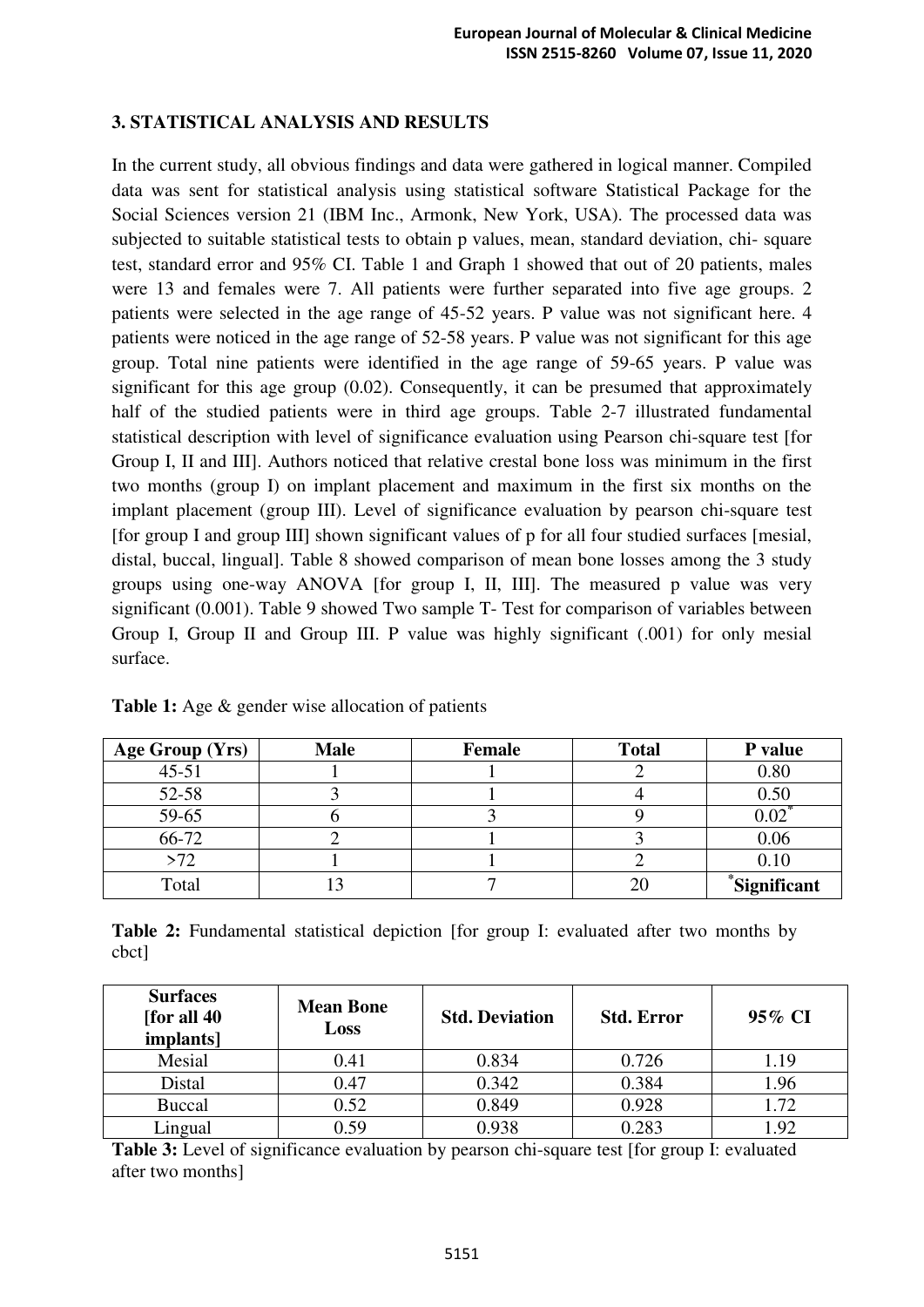#### **European Journal of Molecular & Clinical Medicine ISSN 2515-8260 Volume 07, Issue 11, 2020**

| <b>Surfaces</b><br>[for all 40 implants] | <b>Pearson Chi-</b><br><b>Square</b><br><b>Value</b> | df  | <b>Level of Significance</b><br>(p value) |
|------------------------------------------|------------------------------------------------------|-----|-------------------------------------------|
| Mesial                                   | 1.728                                                | 2.0 | $0.01*$                                   |
| Distal                                   | 1.267                                                | 2.0 | $0.04*$                                   |
| <b>Buccal</b>                            | 2.728                                                | 1.0 | $0.02*$                                   |
| Lingual                                  | .425                                                 | l.0 | $0.01*$                                   |

**\*p<0.05 significant** 

**Table 4:** Fundamental statistical representation [for group II: evaluated after four months by cbct]

| <b>Surfaces</b><br>[for all 40 implants] | <b>Mean Bone</b><br>Loss | <b>Std. Deviation</b> | <b>Std. Error</b> | 95% CI |
|------------------------------------------|--------------------------|-----------------------|-------------------|--------|
| Mesial                                   | 0.70                     | 0.738                 | 0.324             | 1.96   |
| Distal                                   | 0.63                     | 0.829                 | 0.029             | 1.82   |
| <b>Buccal</b>                            | 0.61                     | 0.524                 | 0.052             | 1.96   |
| Lingual                                  | $0.67\,$                 | 0.993                 | 0.425             | 1.6.   |

**Table 5:** Level of significance evaluation by pearson chi-square test [for group II: evaluated after four months]

| <b>Surfaces</b><br>[for all 40 implants] | <b>Pearson Chi-</b><br><b>Square</b><br><b>Value</b> | df | <b>Level of Significance</b><br>(p value) |
|------------------------------------------|------------------------------------------------------|----|-------------------------------------------|
| Mesial                                   | 1.728                                                |    | 0.50                                      |
| Distal                                   | 1.820                                                |    | 0.90                                      |
| <b>Buccal</b>                            | .821                                                 |    | 0.50                                      |
| Lingual                                  | .837                                                 |    | 0.08                                      |

**\*p<0.05 significant** 

**Table 6:** Fundamental statistical representation [for group III: evaluated after six months by cbct]

| <b>Surfaces</b><br>[for all 40 implants] | <b>Mean Bone</b><br>Loss | <b>Std. Deviation</b> | <b>Std. Error</b> | 95% CI |
|------------------------------------------|--------------------------|-----------------------|-------------------|--------|
| Mesial                                   | 0.76                     | 0.425                 | 0.102             | 1.96   |
| Distal                                   | 0.79                     | 0.938                 | 0.029             | 1.92   |
| <b>Buccal</b>                            | 0.86                     | 0.039                 | 0.837             | 1.16   |
| Lingual                                  | 0.88                     | 0.063                 | 0.029             | 1.64   |

Table 7: Level of significance evaluation by pearson chi-square test [for group III: evaluated after six months]

| <b>Surfaces</b><br>[for all 40 implants] | <b>Pearson Chi-</b><br><b>Square</b><br><b>Value</b> | df | <b>Level of Significance</b><br>(p value) |
|------------------------------------------|------------------------------------------------------|----|-------------------------------------------|
| Mesial                                   | 1.839                                                |    | $0.02*$                                   |
| Distal                                   | 1.029                                                |    | $0.01*$                                   |
| <b>Buccal</b>                            | 1.837                                                |    | $0.04*$                                   |
| Lingual                                  | .635                                                 |    | በ በ1*                                     |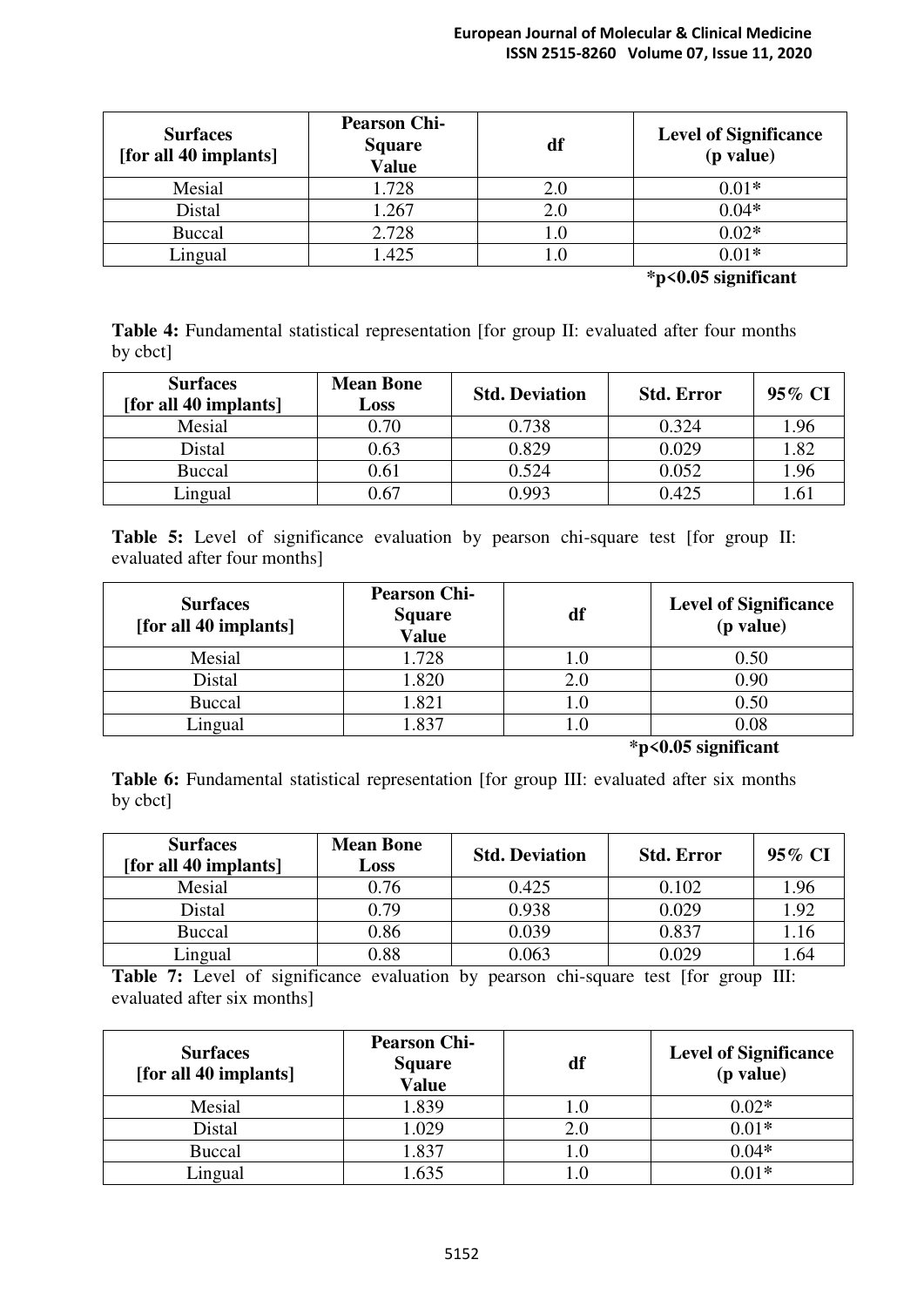#### **\*p<0.05 significant**

| <b>Parameters</b>     | Degree of<br>Freedom | Sum of<br>Squares $\Sigma$ | <b>Mean Sum</b><br>of Squares<br>$m\overline{ }$ |                          | Level of<br><b>Significance</b><br>(p value) |
|-----------------------|----------------------|----------------------------|--------------------------------------------------|--------------------------|----------------------------------------------|
| <b>Between Groups</b> |                      | 6.890                      | 1.984                                            | 5.960                    | $0.001*$                                     |
| Within Groups         | 49                   | 19.946                     | 0.356                                            |                          | $\overline{\phantom{0}}$                     |
| Cumulative            | 521.87               | 22.908                     |                                                  | $\overline{\phantom{0}}$ |                                              |

**Table 8:** Comparison of mean bone losses among the 3 study groups using one-way ANOVA [for group I, II, III]

# **\*p<0.05 significant**

**Table 9:** Two sample T- Test for comparison of variables between Group I, Group II and Group III

| S.No.                                               | <b>Group I</b><br><b>Variables</b> |             | <b>Group II</b> |             | <b>Group III</b> |             | <b>Value</b> |          |
|-----------------------------------------------------|------------------------------------|-------------|-----------------|-------------|------------------|-------------|--------------|----------|
|                                                     |                                    | <b>Mean</b> | S.D.            | <b>Mean</b> | S.D.             | <b>Mean</b> | S.D.         | Ŋ        |
| 1.                                                  | Mesial                             | 0.41        | 0.834           | 0.70        | 0.738            | 0.76        | 0.425        | $0.001*$ |
| 2.                                                  | Distal                             | ).47        | 0.342           | 0.63        | 0.829            | 0.79        | 0.938        | 0.647    |
| 3.                                                  | <b>Buccal</b>                      | 0.52        | 0.849           | 0.61        | 0.524            | 0.86        | 0.039        | 0.069    |
| 4.                                                  | Lingual                            | 0.59        | 0.938           | 0.67        | 0.993            | 0.88        | 0.063        | 0.435    |
| $\bullet$<br>$\mathbf{a}$ $\mathbf{a}$ $\mathbf{b}$ |                                    |             |                 |             |                  |             |              |          |

**\*p<0.05 significant** 

Figure 1: Implant placement pre-planning as depicted by CBCT (virtual placement of suitable sized implants and with correct angulations)



Graph 1: Age & gender wise allocation of patients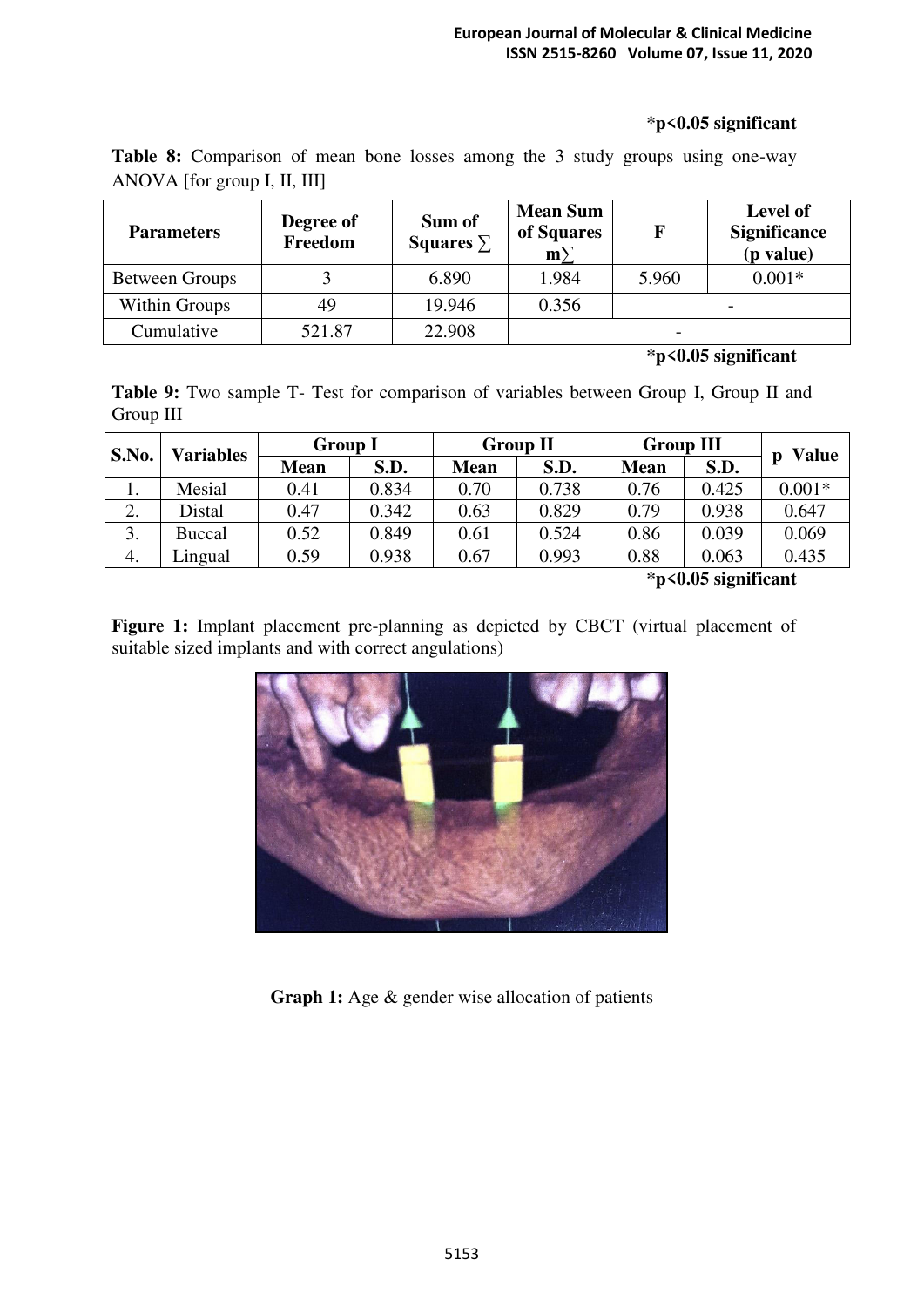

#### **4. DISCUSSION**

As we all are aware that the introduction of dental implants has formed a paradigm shift in the oral rehabilitation of patients. Literature is overwhelmed with the studies on the success and failure rates of dental implants. Also, there is a clear shifting trend in the choice of treatment.<sup>15,16</sup> It has been shifted to fix from removable as far as the prosthodontic work is concerned. Implant related prosthesis is often proven and well-established therapy which helps to restore esthetics. Implant related prosthesis also manages oral function resulted from tooth loss.17,18 Many of the researchers over the decades have showed the secure use of dental implants. However, researchers have also stated that in spite of the high success and survival rates of dental implants, failures also happen.<sup>19,20</sup> It is therefore very important for implantsupported prosthesis to be maintained time to time. This maintenance is mostly related to the oral hygiene. Smoking is one of the most deleterious factors affecting the long term implant success and survival.<sup>21,22</sup> According to American Academy of Periodontology, periimplantitis is defined as an inflammatory process around an implant, including both soft tissue inflammation and progressive loss of supporting bone beyond biological bone remodeling. The sole criteria of clinical success in dental implant treatment of missing teeth include implant immobility, absence of pain and peri-implant bone loss below 1.5 mm (as seen on radiograph), as well as healthy soft tissues surrounding dental implants.<sup>23,24</sup> Durable implant-supported mandibular over denture usually provide imperative information about its clinical success. Ideally, all implant retained over dentures must survive as long as possible. Nevertheless, no apparent clinical sign of failure or bone loss should be seen especially within the first five years of service.<sup>25,26</sup> Many of the researchers believe this as one of the major criteria of long term success of implant retained over dentures. Previous studies illustrate that peri implantitis induced crestal bone loss increases with patients age. However, few of the studies conducted on effects of smoking on implant showed that crestal bone loss is not directly linked with gender and smoking tendency.<sup>27</sup> Therefore, it is still a matter of debate as different schools of thoughts are there in the literature. It is therefore very clear that comprehensive success of implant retained complete denture or overdenture is only assured by healthy bony and soft tissue milieu. Any noticeable microbiological encroachment can lead to development of peri implant diseases. This dilemma has also been managed clinically by certain design modifications in the implant and abutment. Most common and popular technological consideration is platform switching. Generally, any crestal bone loss at the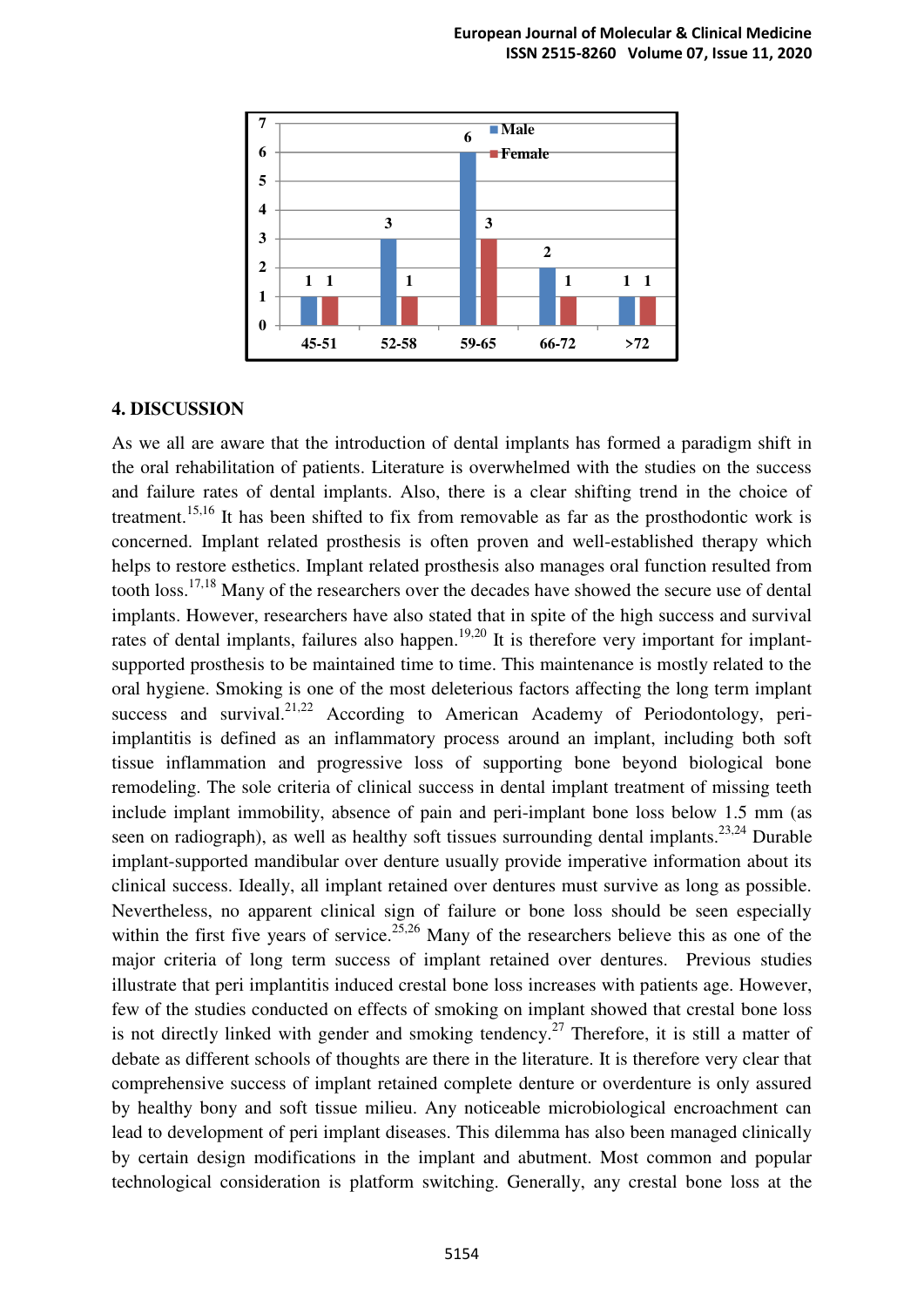coronal part of the implant is one of the early signs of peri implant disease. Literature has also evidenced that the chief reason of peri implant bone loss may be multi-factorial in origin.<sup>28,29</sup>

# **5. CONCLUSION**

Authors have drawn few very significant conclusions from this study. There was evident crestal bone loss around the implant surfaces. These losses were noticed in all three time intervals of study. Relative crestal bone loss was minimum in the first two months on implant placement and maximum in the first six months on the implant placement. Authors also noticed significant differences in bone losses in first two and first six month of implant placement. However, CBCT assessment also verified that this relative increase of bone loss in six months was very minute. Hence, it is confirmed that such a fine bony details can only be revealed by advanced three dimensional radiographic methods like cone beam computed tomography. Therefore, it is suggested to use cone beam computed tomography for such critical circumstances. Cone beam computed tomography can also be judiciously used for accurate dimensional analysis and virtual placement of dental implants. Nevertheless, authors expect few other genuine studies to be conducted with larger sample size and wider parameters.

#### **6. REFERENCES**

- 1. Branemark PI. Vital microscopy of bone marrow in rabbit. Scand J Clin Lab Invest. 1959;11:1–82.
- 2. Branemark PI. Osseointegration and its experimental studies. J Prosthet Dent. 1983;50:399–410.
- 3. Soballe K, Hansen ES, Brockstedt-Rasmussen H, Bünger C. Hydroxyapatite coating converts fibrous tissue to bone around loaded implants. J Bone Joint Surg Br. 1993;75:270–8.
- 4. Soballe K. Hydroxyapatite ceramic coating for bone implant fixation. Mechanical and histological studies in dogs. Acta Orthop Scand Suppl. 1993;255:1–58.
- 5. Shroff Y, Shah M, Vyas M, Pandya R. Smoking and implant failure: An evidence based review. IOSR J Dent Med Sci. 2018;17:60–4.
- 6. Berglundh T, Abrahamsson I, Lang NP, Lindhe J. De novo alveolar bone formation adjacent to endosseous implants. Clin Oral Implants Res. 2003;14:251–62.
- 7. Pereira ML, Carvalho JC, Peres F, Fernandes MH. Effect of nicotine in matrix mineralization by human bone marrow and Saos-2 cells cultured on the surface of plasma-sprayed titanium implants. J Biomed Mater Res A. 2009;88:84–93.
- 8. Meyer U, Joos U, Mythili J, Stamm T, Hohoff A, Fillies T, et al. Ultra structural characterization of the implant/bone interface of immediately loaded dental implants. Biomaterials. 2004;25:1959–67.
- 9. DeLuca S, Zarb G. The effect of smoking on osseointegrated dental implants. Part II: Peri implant bone loss. Int J Prosthodont. 2006;19:560–6.
- 10. DeLuca S, Habsha E, Zarb GA. The effect of smoking on osseointegrated dental implants. Part I: Implant survival. Int J Prosthodont. 2006;19:491–8.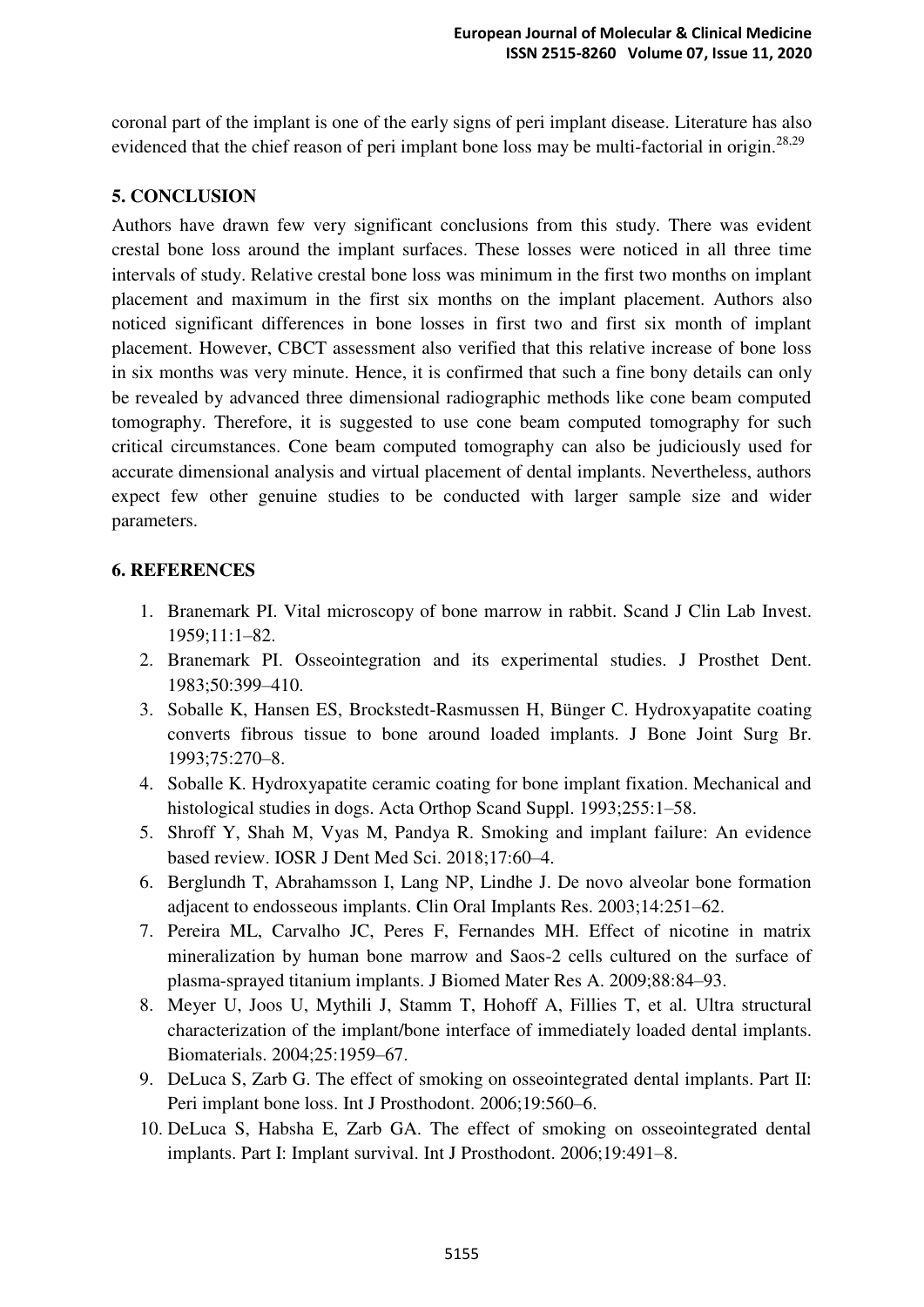- 11. Sverzut AT, Stabile GA, de Moraes M, Mazzonetto R, Moreira RW. The influence of tobacco on early dental implant failure. J Oral Maxillofac Surg. 2008;66:1004–9.
- 12. Balatsouka D, Gotfredsen K, Lindh CH, Berglundh T. The impact of nicotine on bone healing and osseointegration. Clin Oral Implants Res. 2005;16:268–76.
- 13. Garg A. Pathophysiology of tobacco use and wound healing. Dent Implantol Update. 2010;21:1–4.
- 14. Takamiya AS, Goiato MC, Filho HG. Effect of smoking on the survival of dental implants. Biomed Pap Med Fac Univ Palacky Olomouc Czech Repub. 2014;158:650– 3.
- 15. Shenava S, Singh P, Sharath Babu C, Kumar V, Jyoti B, Sharma S. Co-relation between smoking and bone healing around dental impants: A clinical study. J Int Oral Health. 2016;8:1–3.
- 16. Arora A, Reddy MM, Mhatre S, Bajaj A, Gopinath PV, Arvind P. Comparative evaluation of effect of smoking on survival of dental implant. J Int Oral Health. 2017;9:24–7.
- 17. Kasat V, Ladda R. Smoking and dental implants. J Int Soc Prev Community Dent. 2012;2:38–41.
- 18. Yang J, Shao S, Chen W, Chen C, Zhang S, Qiu J. Cigarette smoke extract exposure: Effects on the interactions between titanium surface and osteoblasts? BioMed Res Int. 2019:1–11.
- 19. Baig MR, Rajan M. Effects of smoking on the outcome of implant treatment: A literature review. Indian J Dent Res. 2007;18:190–5.
- 20. Bain CA, Moy PK. The association between the failure of dental implants and cigarette smoking. Int J Oral Maxillofac Implants. 1993;8:609–15.
- 21. Barzanji SA, Chatzopoulou D, Gillam DG. Impact of smoking as a risk factor for dental implant failure: A critical review. BAOJ Dent. 2018;4:045.
- 22. Pereira ML, Carvalho JC, Peres F, Gutierres M, Fernandes MH. Behaviour of human osteoblastic cells cultured on plasma-sprayed titanium implants in the presence of nicotine. Clin Oral Implants Res. 2008;19:582–9.
- 23. Nitzan D, Mamlider A, Levin L, Schwartz-Arad D. Impact of smoking on marginal bone loss. Int J Oral Maxillofac Implants. 2005;20:605–9.
- 24. Feloutzis A, Lang NP, Tonetti MS, Burgin W, Bragger U, Buser D, et al. IL-1 gene polymorphism and smoking as risk factors for peri- implant bone loss in a wellmaintained population. Clin Oral Impl Res. 2013;14:10–7.
- 25. Kan JY, Rungcharassaeng K, Lozada JL, Goodacre CJ. Effects of smoking on implant success in grafted maxillary sinuses. J Prosthet Dent. 1999;82:307–11.
- 26. Nazeer J, Singh R, Suri P, Mouneshkumar CD, Bhardwaj S, Iqubal MA, Dinesh. Evaluation of marginal bone loss around dental implants in cigarette smokers and nonsmokers. A comparative study. J Family Med Prim Care. 2020;28;9(2):729-734.
- 27. Uppala S, Parihar AS, Modipalle V, Manual L, Oommen VM, Karadiguddi P, Gupta P. Crestal bone loss around dental implants after implantation of Tricalcium phosphate and Platelet- Rich Plasma: A comparative study. J Family Med Prim Care. 2020;28;9(1):229-234.